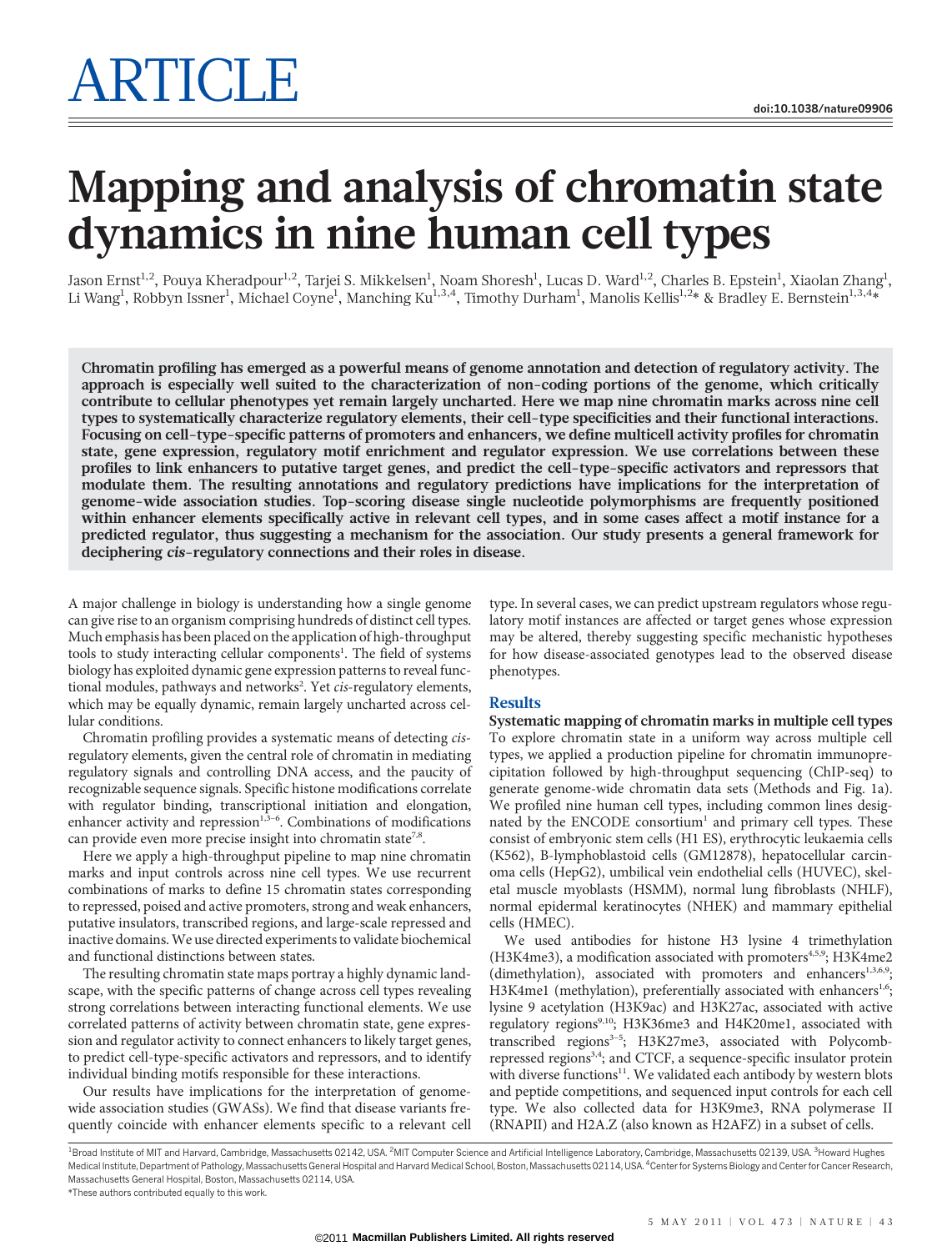# RESEARCH ARTICLE



Figure 1 | Chromatin state discovery and characterization. a, Top: profiles for nine chromatin marks (greyscale) are shown across the WLS gene in four cell types, and summarized in a single chromatin state annotation track for each (coloured according to b). WLS is poised in ESCs, repressed in GM12878 and transcribed in HUVEC and NHLF. Its TSS switches accordingly between poised (purple), repressed (grey) and active (red) promoter states; enhancer regions within the gene body become activated (orange, yellow); and its gene body changes from low signal (white) to transcribed (green). These chromatin state changes summarize coordinated changes in many chromatin marks; for example, H3K27me3, H3K4me3 and H3K4me2 jointly mark a poised promoter, whereas loss of H3K27me3 and gain of H3K27ac and H3K9ac mark promoter activation. WCE, whole-cell extract. Bottom: nine chromatin state tracks, one per cell type, in a 900-kb region centred at WLS, summarizing 90 chromatin tracks in directly interpretable dynamic annotations and showing activation and repression patterns for six genes and hundreds of regulatory regions, including enhancer states. b, Chromatin states learned jointly across

This resulted in 90 chromatin maps corresponding to  $\sim$ 2,400,000,000 reads covering  $\sim$ 100,000,000,000 bases across nine cell types, which we set out to interpret computationally.

#### Learning a common set of chromatin states across cell types

To summarize these data sets into nine readily interpretable annotations, one per cell type, we applied a multivariate hidden Markov model that uses combinatorial patterns of chromatin marks to distinguish chromatin states<sup>8</sup>. The approach explicitly models mark combinations in a set of 'emission' parameters and spatial relationships between neighbouring genomic segments in a set of 'transition' parameters (Methods). It has the advantage of capturing regulatory elements with greater reliability, robustness and precision than is possible by studying individual marks<sup>8</sup>.

We learned chromatin states jointly by creating a virtual concatenation of all chromosomes from all cell types. We selected 15 states that showed distinct biological enrichments and were consistently recovered (Fig. 1a, b and Supplementary Fig. 1). Even though states cell types by a multivariate hidden Markov model. The table shows emission parameters learned de novo on the basis of genome-wide recurrent combinations of chromatin marks. Each entry denotes the frequency with which a given mark is found at genomic positions corresponding to the chromatin state. c, Genome coverage, functional enrichments and candidate annotations for each chromatin state. Blue shading indicates intensity, scaled by column. CNV, copy number variation; GM, GM12878. d, Box plots depicting enhancer activity for predicted regulatory elements. Sequences 250 bp long corresponding either to strong or weak/poised HepG2 enhancer elements or to GM12878-specific strong enhancer elements were inserted upstream of a luciferase gene and transfected into HepG2. Reporter activity was measured in relative light units. Robust activity is seen for strong enhancers in the matched cell type, but not for weak/poised enhancers or for strong enhancers specific to a different cell type. Boxes indicate 25th, 50th and 75th percentiles, and whiskers indicate 5th and 95th percentiles.

were learned de novo solely on the basis of the patterns of chromatin marks and their spatial relationships, they showed distinct associations with transcriptional start sites (TSSs), transcripts, evolutionarily conserved non-coding regions, DNase hypersensitive sites<sup>12</sup>, binding sites for the regulators  $c$ -My $c^{13}$  (MYC) and NF- $\kappa B^{14}$ , and inactive genomic regions associated with the nuclear lamina<sup>15</sup> (Fig. 1c).

We distinguished six broad classes of chromatin states, which we refer to as promoter, enhancer, insulator, transcribed, repressed and inactive states (Fig. 1c). Within them, active, weak and poised $4$  promoters (states 1–3) differ in expression level, strong and weak candidate enhancers (states 4–7) differ in expression of proximal genes, and strongly and weakly transcribed regions (states 9–11) also differ in their positional enrichments along transcripts. Similarly, Polycombrepressed regions (state 12) differ from heterochromatic and repetitive states (states 13–15), which are also enriched for H3K9me3 (Supplementary Figs 2–4).

The states vary widely in their average segment length  $(\sim 500$  base pairs (bp) for promoter and enhancer states versus 10 kb for inactive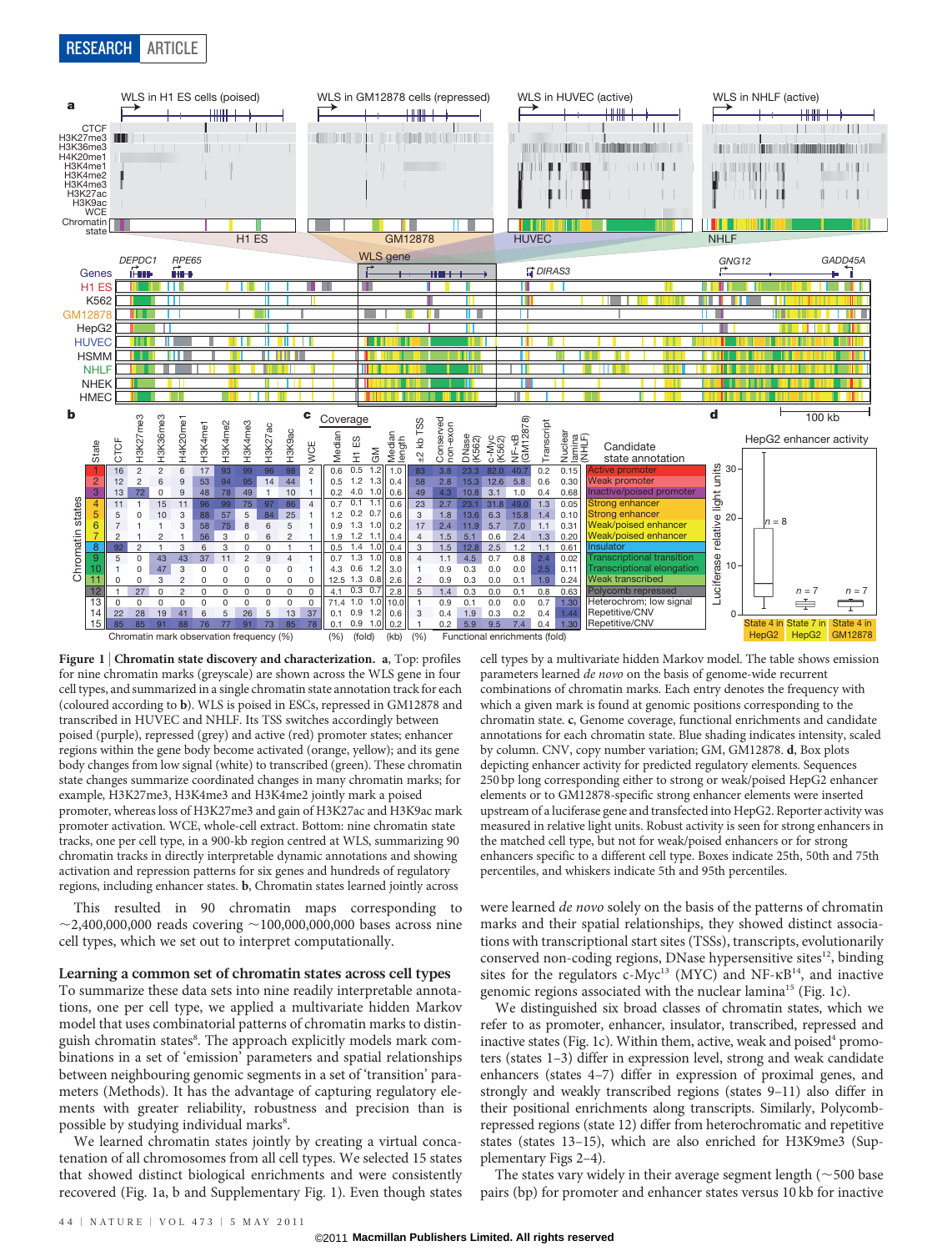regions) and in the portion of the genome covered  $\leq$  1% for promoter and enhancer states versus  $>70\%$  for inactive state 13). For each state, coverage was relatively stable across cell types (Supplementary Fig. 5), with the exception of embryonic stem cells (ESCs) in which the poised promoter state is more abundant but strong enhancer and Polycombrepressed states are depleted, consistent with the unique biology of pluripotent cells<sup>4,16</sup>.

We confirmed that promoter and enhancer states showed distinct biochemical properties (Supplementary Fig. 6). RNAPII was highly enriched at strong promoters, weakly enriched at strong enhancers and nearly undetectable at weak or poised enhancers, consistent with strong transcription at promoters and reports of weak transcription at active enhancers<sup>17,18</sup>. H2A.Z, a histone variant associated with nucleosome-free regions<sup>19</sup>, was enriched in active promoters and strong enhancers, consistent with nucleosome displacement at TSSs and sites of abundant transcription factor binding in active enhancers.

We also used luciferase reporter assays to validate the functionality of predicted enhancers, the distinction between strong and weak enhancer states, and their predicted cell type specificity. We tested strong enhancers, weak enhancers and strong enhancers specific to an unmatched cell type by transfection in HepG2. We observed strong luciferase activity only for strong enhancer elements from the matched cell type (Fig. 1d).

These results and additional properties of the model (Supplementary Figs 7–10) suggest that chromatin states are an inherent, biologically informative feature of the genome. The framework enables us to reason about coordinated differences in marks by directly studying chromatin state changes between cell types (which we refer to as 'changes' or 'dynamics' without implying any temporal relationship).

# Extent and significance of chromatin state changes across cell types

We next explored the extent to which chromatin states vary between pairs of cell types. The overall patterns of variability (Supplementary Figs 11 and 12) suggest that regulatory regions vary drastically in activity level across cell types. Enhancer states show frequent interchange between strong and weak, and promoter states vary between active, weak and poised. Promoter states seem more stable than enhancers; they are eight times more likely to remain promoter states, controlling for coverage. Switching was also observed among promoter, enhancer and transcriptional transition states, but no preferential changes to other groups were found. These general patterns suggest that despite varying activity levels, enhancer and promoter regions tend to preserve their chromatin identity as regions of regulatory potential.

Chromatin state differences between cell types relate to cell-typespecific gene functions. An unbiased clustering of chromatin state profiles across annotated TSSs in lymphoblastoid and skeletal muscle cells distinguished informative patterns predictive of downstream gene expression and functional gene classes (Supplementary Figs 13 and 14). Cell-type-specific patterns were also evident when TSSs were simply assigned to the most prevalent chromatin state. Promoters active in skeletal muscle were associated with extracellular structure genes (8.5 fold enrichment), those active in lymphoblastoid cells were associated with immune response genes (7.2-fold enrichment) and those active in both were associated with metabolic housekeeping genes.

# Clustering of promoter and enhancer states on the basis of their activity patterns

Extending our pairwise promoter analysis, we clustered active promoter and strong enhancer regions across all cell types (Methods). This revealed clusters showing common activity and associated with highly coherent functions (Fig. 2). For promoter clusters, these include immune response (GM12878-specific clusters,  $P < 10^{-18}$ ), cholesterol transport (HepG2 specific,  $P < 10^{-4}$ ) and metabolic processes (all cells,  $P\,{<}\,10^{-131}$  ). Remarkably, genes assigned to enhancer clusters by proximity also showed strong functional enrichments, including immune



Figure 2 <sup>|</sup> Cell-type-specific promoter and enhancer states and associated functional enrichments. a, Clustering of genomic locations (rows) assigned to active promoter state 1 (red) across cell types (columns) reveals 20 common patterns of activity (A–T; Methods). For each cluster, enriched gene ontology terms are shown with hypergeometric P value and fold enrichment, based on the nearest TSS. For most clusters, several cell types show strong (dark red) or moderate (light red) activity. b, Analogous clustering and functional enrichments for strong enhancer state 4 (yellow). Enhancer states show greater cell type specificity, with most clusters active in only one cell type.

response (GM12878 specific,  $P < 10^{-6}$ ), lipid metabolism (HepG2 specific,  $P < 10^{-5}$ ) and angiogenesis (HUVEC specific,  $P < 10^{-3}$ ).

Promoters and enhancers differed in their overall specificities. The majority of promoter clusters showed activity in multiple cell types, consistent with previous work<sup>5,10</sup> (Fig. 2a). Enhancer clusters are significantly more cell type specific, with few regions showing activity in more than two cell types and a majority being specific to a single cell type (Fig. 2b).

We also found differences in the relative contributions of enhancerbased and promoter-based regulation among gene classes. Developmental genes seem to be strongly regulated by both, showing the highest number of proximal enhancers and diverse promoter states, including poised and Polycomb repressed (Supplementary Fig. 15). Tissue-specific genes (for example immune genes and steroid metabolism genes) seem to be more dependent on enhancer regulation, showing multiple tissue-specific enhancers but less diverse promoter states. Lastly, housekeeping genes are primarily promoter regulated, with few enhancers in their vicinities.

Overall, this dynamic view of the chromatin landscape suggests that multicell chromatin profiles can be as productive for systems biology as expression analysis has traditionally been, and may hold additional information on genome regulatory programs, which we explore next.

# Correlations in activity profiles link enhancers to target genes We next investigated functional interconnections among enhancers, the factors that activate or repress them, and the genes whose expression they regulate, by defining 'activity profiles' for each across the cell types (Fig. 3). We complemented these enhancer activity profiles (Fig. 3a) with profiles for gene expression (Fig. 3b), sequence motif enrichment (Fig. 3d) and the expression of transcription factors recognizing each motif (Fig. 3e). We used correlations between these profiles to probabilistically link enhancers to their downstream targets

and upstream regulators (Methods). We found that patterns of enhancer activity (Figs 2b and 3a) correlated strongly with patterns of nearest-gene expression (Fig. 3b; correlation,  $>0.9$  in 16 of 20 clusters). Because this correlation remained high even for large distances  $(>=50 \text{ kb})$ , we used activity correlation as a complement to genomic distance for linking enhancers to target genes (Methods). Activity-based linking yielded an increase in functional gene class enrichment for several clusters (Supplementary Fig. 16).

We validated our approach using quantitative trait locus mapping studies that use covariation between single nucleotide polymorphism (SNP) alleles and gene expression levels to link cis-regulatory regions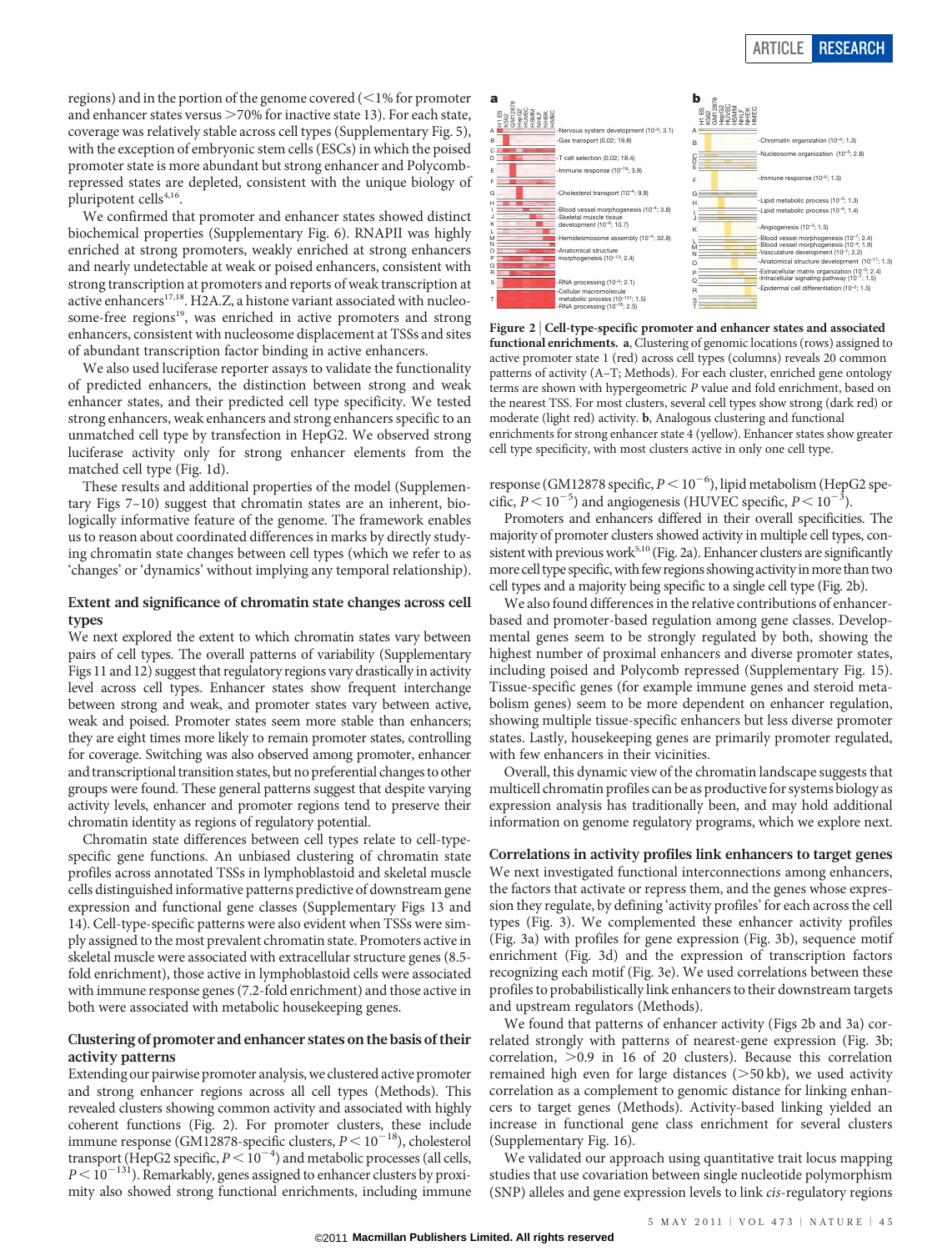

Figure 3 | Correlations in activity patterns link enhancers to gene targets and upstream regulators. a, Average enhancer activity across the cell types (columns) for each enhancer cluster (rows) defined in Fig. 2b (labelled A–T) and number of 200-bp windows in each cluster. b, Average messenger RNA expression of nearest gene across the cell types and correlation with enhancer activity profile from a. High correlations between enhancer activity and gene expression provide a means of linking enhancers to target genes. c, Enrichment for Oct4 binding in ESCs<sup>24</sup> and NF- $\kappa$ B binding in lymphoblastoid cells<sup>14</sup> for each cluster. TF, transcription factor. d, Strongly enriched (red) or depleted (blue) motifs for each cluster, from a catalogue of 323 consensus motifs. Rfx: Rfx family; Nrf-2: NFE2L2; STAT: STAT family; Ets: Ets family; Mef2: MEF2A and MYEF2;

to target genes. Investigation of four recent quantitative trait locus studies in liver<sup>20</sup> and lymphoblastoid cells<sup>21-23</sup> revealed remarkable agreement with our enhancer predictions. Enhancers linked to a given target gene by our method were significantly enriched for SNPs correlated with the gene's expression level (Supplementary Fig. 17), thus confirming our enhancer–gene linkages with orthogonal data.

#### Correlations with transcription factor expression and motif enrichment predict upstream regulators

We next predicted, on the basis of regulatory motif enrichments, sequence-specific transcription factors likely to target enhancers in a given cluster. This implicated a number of transcription factors whose known biological roles matched the respective cell types (Fig. 3d and Supplementary Fig. 18). When ChIP-seq data on the relevant cell type was available, we confirmed that enriched motifs were preferentially bound by the cognate factor (Fig. 3c). Oct4 (POU5F1) motif instances in cluster A (ESC-specific enhancers) were preferentially bound by Oct4 in  $ESCs<sup>24</sup>$ , and NF- $\kappa$ B motif instances in cluster F (lymphoblastoid-specific enhancers) were preferentially bound by NF- $\kappa$ B in lymphoblastoid cells<sup>14</sup>. In both cases, motif instances in cell-type-specific enhancers showed a  $\sim$  5-fold increase in binding in comparison with other enhancers.

However, sequence-based motif enrichments do not distinguish causality. Enrichment could reflect a parallel binding event that does not affect the chromatin state, or the motif could actually be antagonistic to the enhancer state through specific repression in orthogonal cell types. To distinguish between these possibilities, we complemented the observed motif enrichments with cell-type-specific expression for the corresponding transcription factors (Fig. 3e). We then correlated a 'motif score' based on motif enrichment in a given cluster, and a 'transcription factor expression score' based on the agreement between



Myf: Myf family; NF-Y: NFYA, NFYB and NFYC. e, Predicted causal regulators for each cluster based on positive (activators) or negative (repressors) correlations between motif enrichment (top left triangles) and transcription factor expression (bottom right triangles). For example, the red–yellow combination indicates that Oct4 is a positive regulator of ESC-specific enhancers, as its motif-based predicted targets are enriched (red upper triangle) for enhancers active in ESCs (cluster A), and the Oct4 gene is expressed specifically in ESCs, resulting in a positive transcription factor expression correlation (yellow triangle). Overall correlations between motif enrichment and transcription factor expression across all clusters denote predicted activators (positive correlation, orange) and repressors (negative correlation, purple).

the transcription factor expression pattern and the cluster activity profile (Methods). A positive correlation between the two scores implies that the transcription factor may be establishing or reinforcing the chromatin state. A negative correlation would instead imply that the transcription factor may act as a repressor. For example, in addition to the enrichment of the Oct4 motif in the ESC-specific cluster A, Oct4 is specifically expressed in ESCs, leading to the prediction that it is a causal regulator of ESCs (Fig. 3e), consistent with known biology<sup>16</sup>.

For 18 of the 20 clusters, this analysis revealed one or more candidate regulators. Recovery of known roles for well-studied regulators validated our approach. For example, HNF1 (HNF1A), HNF4 (HNF4A) and PPAR $\gamma$  (PPARG) are predicted as activators of HepG2-specific enhancers (clusters H and I), PU.1 (SPI1) and NFkB as activators of lymphoblastoid (GM12878) enhancers (clusters C, F and G), GATA1 as an activator of K562-specific enhancers (cluster B) and Myf family members as HSMM enhancers<sup>14,25-27</sup> (cluster O).

The analysis also revealed potentially novel regulatory interactions. ETS-related factors (ELK1, TEL2 (ETV7) and Ets family members) are predicted activators of enhancers active in both GM12878 and HUVEC (cluster G) but not of GM12878-specific or HUVEC-specific clusters, emphasizing the value of unbiased clustering. These connections are consistent with reported roles for ETS factors in lymphopoiesis and endothelium<sup>28</sup>. The prediction of p53 (TP53) as an activator in HSMM, NHLF, NHEK and HMEC (clusters N, Q and R) probably reflects its maintained activity in these primary cells, as opposed to cell models in which it may be suppressed by mutation  $(K562)^{29}$ , viral inactivation (GM12878)<sup>30</sup> or cytoplasmic localization  $(ESCs)^{31}$ . A widespread role for p53 in regulating distal elements is consistent with its known binding to distal regions<sup>32,33</sup>.

Our analysis also revealed several repressor signatures, including GFI1 in K562 and GM12878 (clusters B and C) and BACH2 in ESCs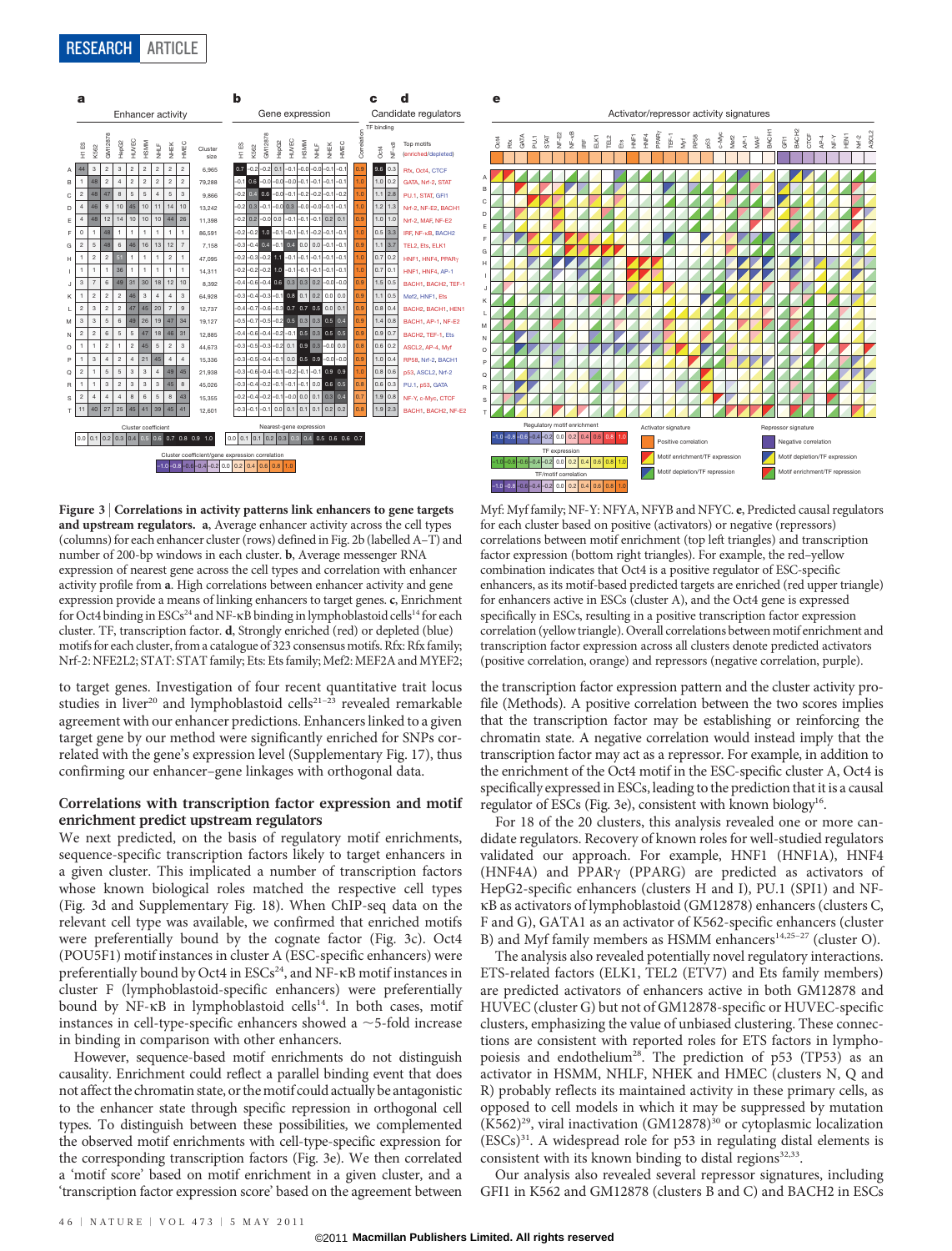(cluster A). Both regulators are known to repress transcription by recruiting histone deacetylases and methyltransferases to proximal promoters<sup>34,35</sup>, and GFI1 has also been implicated in the silencing of satellite repeats<sup>35</sup>. Our regulatory inferences suggest that these regulators also modulate chromatin to inhibit enhancer activity, thus suggesting a new mechanism for distal gene regulation.

# Validation of predicted binding events and regulatory outcomes

The regulatory inferences above imply transcription-factor-binding events at motif instances within enhancer regions in specific cellular contexts, and we sought to validate these inferences using a general molecular signature. Binding events are associated with nucleosome displacement, a structural change evident in ChIP-seq data for histones<sup>36</sup>. We thus studied local depletions in the chromatin intensity profiles ('dips') as these are indicative of transcription factor binding. We confirmed that dips were present in individual signal tracks for active enhancers and were associated with preferential sequence conservation and regulatory motif instances (Fig. 4a).

To test our specific predictions, we superimposed chromatin profiles of coordinately regulated enhancer regions, anchoring them on the implied motif instances. Striking dips precisely coincide with regulatory motifs, and are both cell type specific and region specific, exactly as predicted (Fig. 4b, c). Because dips only appear when the factor is expressed, they also support the identity of the trans-acting transcription factor.

To confirm that predicted causal motifs contribute to enhancer activity, we used luciferase reporters. Our model implicated HNF regulators as activators of HepG2-specific enhancers (Fig. 3), and context-specific dips supported binding interactions (Fig. 4c). We thus selected for functional analysis ten sites with HNF motifs showing dips in strong HepG2-specific enhancers, and evaluated them with and without the HNF motif. We found that permutation of



Figure 4 <sup>|</sup> Validation of regulatory predictions by nucleosome depletions and enhancer activity. a, Dips in chromatin intensity profiles in a K562 specific strong enhancer (orange) coincide with a predicted causal GATA motif instance (logo). The dips probably reflect nucleosome displacement associated with transcription factor binding, supported by DNase hypersensitivity<sup>12</sup> and GATA1 binding<sup>25</sup>. **b**, Superposition of H3K27ac signal across loci containing GATA motifs, centred on motif instances, shows dips in K562, as predicted. c, Superposition of H3K4me2 signal for HepG2 shows dips over HNF4 motifs in strong enhancer states, as predicted. d, HepG2-specific strong enhancers with predicted causal HNF motifs were tested in reporter assays. Constructs with permuted HNF motifs (red) led to significantly reduced luciferase activity in comparison with wild type (blue), with an average twofold reduction. Data shown are mean luciferase relative light units over three replicates and 95% confidence intervals.

the motif consistently led to a reduction in enhancer activity (Fig. 4d), supporting its predicted causal role.

# Assigning candidate regulatory functions to disease-associated variants

Finally, we explored whether our chromatin annotations and regulatory predictions can provide insight into sequence variants associated with disease phenotypes. To that effect, we gathered a large set of noncoding SNPs from GWAS catalogues, an exceedingly small proportion of which are understood at present<sup>37</sup>.

We found that disease-associated SNPs are significantly more likely to coincide with strong enhancers (states 4 and 5; twofold enrichment,  $P < 10^{-10}$ ), despite the fact that no notable association with these states are seen for SNPs in general or for those SNPs tested in the studies. To test whether SNPs associated with a particular disease might have even more specific correspondences, we examined 426 GWAS data sets. We identified ten studies<sup>38-47</sup> whose variants showed significant correspondences to cell-type-specific strong enhancer states (Methods and Fig. 5a).

Individual variants from these studies were strongly enriched in enhancer states specifically active in relevant cell types (Fig. 5a, b). For example, SNPs associated with erythrocyte phenotypes<sup>38</sup> were found in erythrocytic leukaemia cell (K562) enhancers, SNPs associated with systemic lupus erythematosus<sup>39</sup> were found in lymphoblastoid cell (GM12878) enhancers and SNPs associated with triglyceride<sup>40</sup> phenotypes or blood lipid phenotypes<sup>41</sup> were found in hepatocellular carcinoma cell (HepG2) enhancers. We also applied our model to chromatin data for  $T$  cells<sup>3</sup> (Supplementary Fig. 19), for which strong enhancer states correlated to variants associated with risk of childhood acute lymphoblastic leukaemia<sup>48</sup>, further validating our approach.

We also used our predicted enhancer/target gene associations to find candidate downstream genes whose expression might be affected by cis changes occurring in the enhancer region. Although most of the predicted target genes are proximal to the enhancer, a subset of more distal predicted targets could reflect novel candidates for the disease phenotypes (Fig. 5b).

In addition, we identified several instances in which a lead GWAS variant does not correspond to a particular chromatin element but a linked variant coincides with an enhancer with the predicted cell type specificity (Fig. 5c). Thus, chromatin profiles may provide a general means of triaging variants within a haplotype block, a common problem faced in GWASs.

Lastly, we identified several cases in which a disease-associated SNP created or disrupted a regulatory motif instance for a predicted causal transcription factor in the relevant cell type (Fig. 5d), suggesting a specific molecular mechanism by which the disease-associated genotype could lead to the observed disease phenotype consistent with our regulatory predictions.

# **Discussion**

Our work demonstrates the power of multicell chromatin profiles as an additional and dynamic layer of genome annotation. We presented methods to distinguish different classes of functional elements, elucidate their cell type specificities and predict cis-regulatory interactions that drive gene expression programs. By intersecting our predictions with non-coding SNPs from GWAS data sets, we proposed potential mechanistic explanations for disease variants, either through their presence within cell-type-specific enhancer states or by their effect on binding motifs for predicted regulators.

Chromatin states drastically reduced the large combinatorial space of 90 chromatin data sets ( $2^{90}$  combinations) to a manageable set of biologically interpretable annotations, thus providing an efficient and robust way to track coordinated changes across cell types. This allowed the systematic identification and comparison of more than 100,000 promoter and enhancer elements. Both types of element are cell type specific, are associated with motif enrichments and assume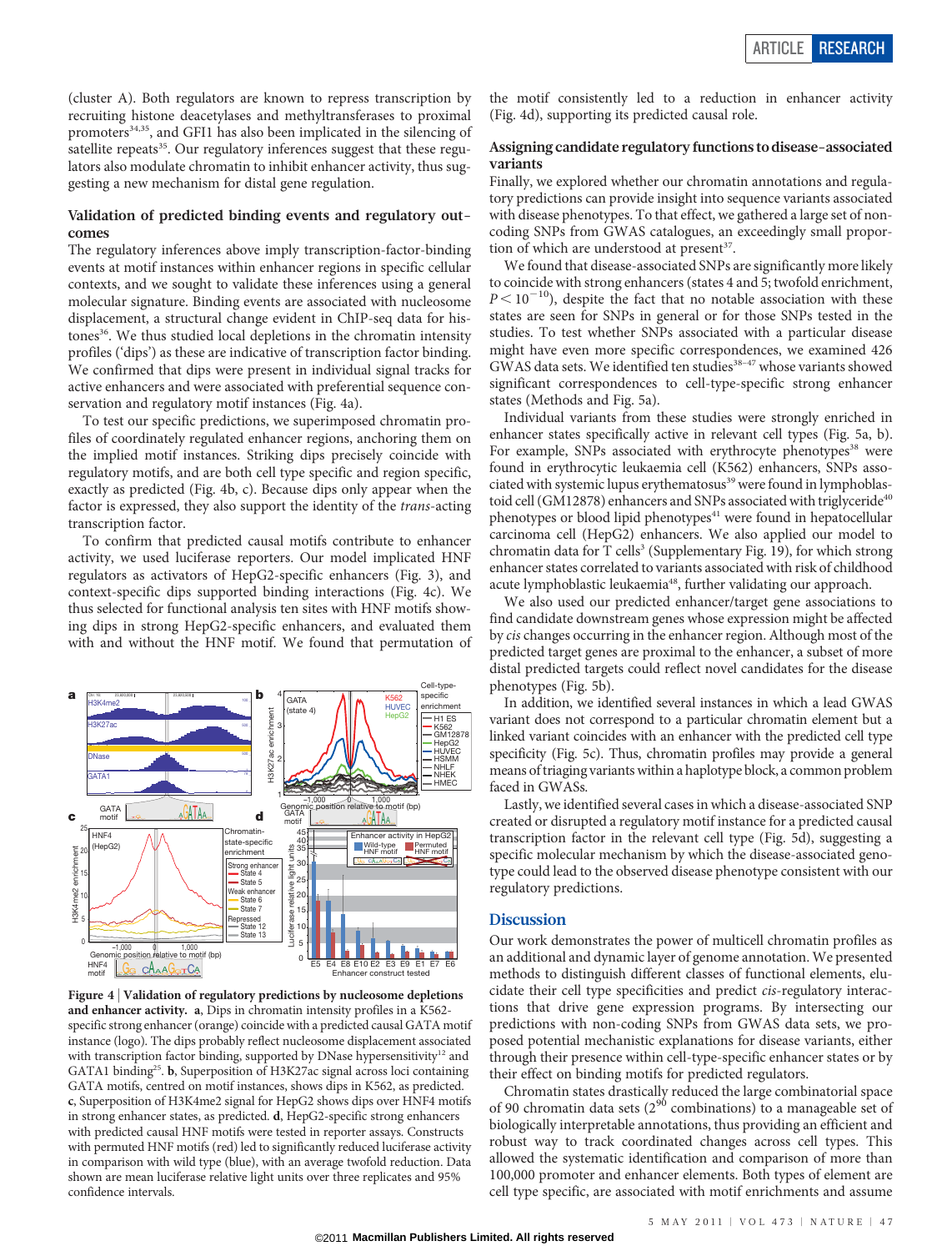

Figure 5 <sup>|</sup> Disease variants annotated by chromatin dynamics and regulatory predictions.

a, Intersection of strong enhancer states (4 and 5) with disease-associated SNPs from GWASs shows significant enrichment (blue shading) in relevant cell types (Methods). Fold enrichments of the SNPs in strong enhancer states for each cell type are indicated. FDR, false-discovery rate. b, For three GWAS data sets<sup>38-40</sup>, state annotations are shown for a subset of lead SNPs in the nine cell types (colours as in Fig. 1b, except state 11 is white). The strong enhancer state (orange) is most prevalent in cell types related to the phenotype. For SNPs overlapping strong enhancers, proximal genes with correlated expression are indicated, with linking score and distance. c, Example GWAS locus with blood lipid trait<sup>41</sup> association, where the lead variant (red circle) has no functional annotation but a linked SNP (arrow) coincides with a HepG2 specific strong enhancer (orange) and may represent a causal variant. Strong enhancer annotations are shown for all cell types. d, Example GWAS loci where a disease SNP affects a conserved instance of a predicted causal motif. Left: lead SNP rs9374080 in the erythrocyte phenotype GWAS<sup>38</sup> is  $<$ 100 bp from a strong enhancer in K562 and strengthens a motif for GFI1B, a predicted repressor in K562 (Fig. 3e). Right: SNP rs9271055 associated with lupus<sup>39</sup> coincides with a lymphoblastoid (GM12878) strong enhancer and strengthens a motif for ETS1, a predicted activator of lymphoblastoid enhancers (Fig. 3e). This factor is further implicated by lupus-associated variants that directly affect the  $ET\overline{S1}$  locus<sup>39</sup>.

strong, weak and poised states that correlate with neighbouring gene expression and function. Enhancers showed very high tissue specificity, enrichment in the vicinity of developmental and cell-typespecific genes, and predictive power for proximal gene expression, reinforcing their roles as sentinels of tissue-specific gene expression<sup>49</sup>. By elucidating enhancers systematically, and linking them to upstream regulators and downstream genes, our analysis can help provide a missing link between regulators and target genes. The power of the approach should increase considerably as additional phenotypically distinct cell types are surveyed, and should enable a greater proportion of enhancer elements to be incorporated into the connectivity network.

The inferred cis-regulatory interactions make specific testable predictions, many of which were confirmed through additional experiments and analyses. Our enhancer/target gene linkages are supported by cis-regulatory inferences from quantitative trait locus mapping studies. Predicted transcription factor/motif interactions within cell-type-specific enhancers were confirmed in specific cases by transcription factor binding and more generally by depletions in the chromatin profiles at causal motifs in appropriate cellular contexts. Motifs predicted as causal regulators of cell-type-specific enhancers were also confirmed in enhancer assays.

The regulatory inferences afforded by multicell chromatin profiles are unique and highly complementary to data sets for transcription factor binding, expression, chromatin accessibility, nucleosome positioning and chromosome conformation<sup>50</sup>. For example, our regulatory predictions can help focus the spectrum of transcriptionfactor-binding events to a smaller number of functional interactions. The 'chromatin-centric' approach also complements the extensive body of work on biological network inference from expression data with the potential to introduce enhancers and other genomic elements into connectivity networks.

Our study has important implications for the understanding of disease. Our detailed and dynamic functional annotations of the relatively uncharted non-coding genome can facilitate the interpretation of GWAS data sets by predicting specific cell types and regulators related to specific diseases and phenotypes. Furthermore, the connections derived for enhancer regions, to upstream regulators and downstream genes, suggest cis- and trans-acting interactions that may be modulated by the sequence variants. Although the present study represents only a first, small step in this direction, we expect that future iterations with a greater diversity of cell types and improved methodologies will help define the molecular underpinnings of human disease.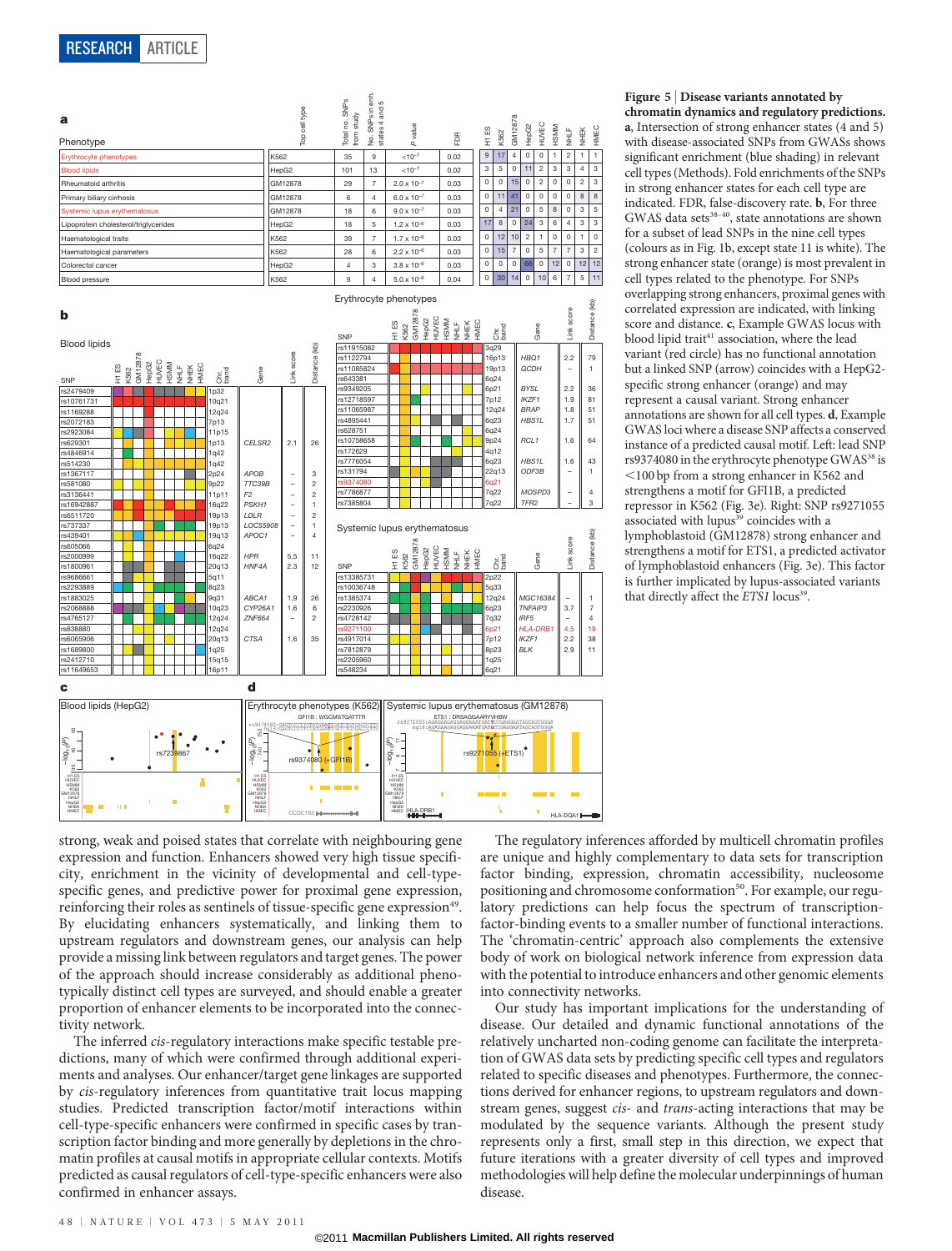

# METHODS SUMMARY

We performed ChIP-seq analysis in biological replicate as previously described<sup>4</sup>, using antibodies validated by western blots and peptide competitions. ChIP DNA and input controls were sequenced using the Illumina Genome Analyser. Expression profiles were acquired using Affymetrix GeneChip arrays. Chromatin states were learned jointly by applying a hidden Markov model<sup>8</sup> to ten data tracks for each of the nine cell types. We focused on a 15-state model that provides sufficient resolution to resolve biologically meaningful patterns yet is reproducible across cell types when independently processed. We used this model to produce nine genome-wide chromatin state annotations, which were validated by additional ChIP experiments and reporter assays. Multicell type clustering was conducted on locations assigned to strong promoter state 1 (or strong enhancer state 4) in at least one cell type using the k-means algorithm. We predicted enhancer/target gene linkages by correlating normalized signal intensities of H3K27ac, H3K4me1 and H3K4me2 with gene expression across cell types as a function of distance to the TSS. Upstream regulators were predicted using a set of known transcription factor motifs assembled from multiple sources. Motif instances were identified by sequence match and evolutionary conservation. We based P values for GWAS studies on randomizing the location of SNPs, and based the false-discovery rate on randomizing the assignment of SNPs across studies. Data sets are available from the ENCODE website ([http://genome.](http://genome.ucsc.edu/ENCODE) [ucsc.edu/ENCODE\)](http://genome.ucsc.edu/ENCODE), the supporting website for this paper [\(http://compbio.mit.edu/](http://compbio.mit.edu/ENCODE_chromatin_states) [ENCODE\\_chromatin\\_states\)](http://compbio.mit.edu/ENCODE_chromatin_states) and the Gene Expression Omnibus (GSE26386).

Full Methods and any associated references are available in the online version of the paper at<www.nature.com/nature>.

#### Received 25 August 2010; accepted 4 February 2011. Published online 23 March 2011.

- 1. Birney, E. et al. Identification and analysis of functional elements in 1% of the human genome by the ENCODE pilot project. Nature 447, 799–816 (2007).
- 2. Kim, H. D., Shay, T., O'Shea, E. K. & Regev, A. Transcriptional regulatory circuits: predicting numbers from alphabets. Science 325, 429-432 (2009)
- 3. Barski, A. et al. High-resolution profiling of histone methylations in the human genome. Cell 129, 823–837 (2007).
- 4. Mikkelsen, T. S. et al. Genome-wide maps of chromatin state in pluripotent and lineage-committed cells. Nature 448, 553-560 (2007).
- 5. Guenther, M. G., Levine, S. S., Boyer, L. A., Jaenisch, R. & Young, R. A. A chromatin landmark and transcription initiation at most promoters in human cells. Cell 130, 77–88 (2007).
- 6. Heintzman, N. D. et al. Distinct and predictive chromatin signatures of transcriptional promoters and enhancers in the human genome. Nature Genet. 39, 311–318 (2007).
- 7. Hon, G., Wang, W. & Ren, B. Discovery and annotation of functional chromatin signatures in the human genome. PLOS Comput. Biol. 5, e1000566 (2009).
- 8. Ernst, J.&Kellis,M.Discovery and characterization of chromatinstates forsystematic annotation of the human genome. Nature Biotechnol. 28, 817–825 (2010).
- 9. Bernstein, B. E. et al. Genomic maps and comparative analysis of histone modifications in human and mouse. Cell 120, 169–181 (2005).
- 10. Heintzman, N. D. et al. Histone modifications at human enhancers reflect global cell-type-specific gene expression. Nature 459, 108–112 (2009).
- Phillips, J. E. & Corces, V. G. CTCF: master weaver of the genome. Cell 137, 1194–1211 (2009).
- 12. Hansen, R. S. et al. Sequencing newly replicated DNA reveals widespread plasticity in human replication timing. Proc. Natl Acad. Sci. USA 107, 139–144 (2010).
- 13. Raha, D. et al. Close association of RNA polymerase II and many transcription factors with Pol III genes. Proc. Natl Acad. Sci. USA 107, 3639-3644 (2010).
- Kasowski, M. et al. Variation in transcription factor binding among humans. Science 328, 232-235 (2010).
- 15. Guelen, L. et al. Domain organization of human chromosomes revealed by mapping of nuclear lamina interactions. Nature 453, 948–951 (2008).
- 16. Jaenisch, R. & Young, R. Stem cells, the molecular circuitry of pluripotency and nuclear reprogramming. Cell 132, 567–582 (2008).
- 17. De Santa, F. et al. A large fraction of extragenic RNA pol II transcription sites overlap enhancers. PLoS Biol. 8, e1000384 (2010).
- 18. Kim, T. K. et al. Widespread transcription at neuronal activity-regulated enhancers. Nature 465, 182–187 (2010).
- 19. Talbert, P. B. & Henikoff, S. Histone variants ancient wrap artists of the epigenome. Nature Rev. Mol. Cell Biol. 11, 264-275 (2010).
- 20. Schadt, E. E. et al. Mapping the genetic architecture of gene expression in human liver. PLoS Biol. 6, e107 (2008).
- 21. Pickrell, J. K. et al. Understanding mechanisms underlying human gene expression variation with RNA sequencing. Nature 464, 768–772 (2010).
- 22. Montgomery, S. B. et al. Transcriptome genetics using second generation sequencing in a Caucasian population. Nature 464, 773-777 (2010).
- 23. Veyrieras, J. B. et al. High-resolution mapping of expression-QTLs yields insight into human gene regulation. PLoS Genet. 4, e1000214 (2008).
- 24. Kunarso, G. et al. Transposable elements have rewired the core regulatory network of human embryonic stem cells. Nature Genet. 42, 631–634 (2010).
- 25. Fujiwara, T. et al. Discovering hematopoietic mechanisms through genome-wide analysis of GATA factor chromatin occupancy. Mol. Cell 36, 667-681 (2009).
- 26. Lemaigre, F. & Zaret, K. S. Liver development update: new embryo models, cell lineage control, and morphogenesis. Curr. Opin. Genet. Dev. 14, 582-590 (2004).
- 27. Sabourin, L. A. & Rudnicki, M. A. The molecular regulation of myogenesis. Clin. Genet. **57.** 16-25 (2000).
- 28. Bartel, F. O., Higuchi, T. & Spyropoulos, D. D. Mouse models in the study of the Ets family of transcription factors. Oncogene 19, 6443-6454 (2000)
- 29. Law, J. C., Ritke, M. K., Yalowich, J. C., Leder, G. H. & Ferrell, R. E. Mutational inactivation of the p53 gene in the human erythroid leukemic K562 cell line. Leuk. Res. 17, 1045–1050 (1993).
- 30. Forte, E. & Luftig, M. A. MDM2-dependent inhibition of p53 is required for Epstein-Barr virus B-cell growth transformation and infected-cell survival. J. Virol. 83, 2491–2499 (2009).
- 31. Solozobova, V., Rolletschek, A. & Blattner, C. Nuclear accumulation and activation of p53 in embryonic stem cells after DNA damage. BMC Cell Biol. 10, 46 (2009).
- 32. Cawley, S. et al. Unbiased mapping of transcription factor binding sites along human chromosomes 21 and 22 points to widespread regulation of noncoding RNAs. Cell 116, 499–509 (2004).
- 33. Wei, C. L. et al. A global map of p53 transcription-factor binding sites in the human genome. Cell 124, 207-219 (2006).
- 34. Hoshino, H. et al. Co-repressor SMRT and class II histone deacetylases promote Bach2 nuclear retention and formation of nuclear foci that are responsible for local transcriptional repression. J. Biochem. 141, 719-727 (2007).
- Vassen, L., Fiolka, K. & Moroy, T. Gfi1b alters histone methylation at target gene promoters and sites of gamma-satellite containing heterochromatin. EMBO J. 25, 2409–2419 (2006).
- 36. He, H. H. et al. Nucleosome dynamics define transcriptional enhancers. Nature Genet. 42, 343–347 (2010).
- 37. Hindorff, L. A. et al. Potential etiologic and functional implications of genome-wide association loci for human diseases and traits. Proc. Natl Acad. Sci. USA 106, 9362–9367 (2009).
- 38. Ganesh, S. K. et al. Multiple loci influence erythrocyte phenotypes in the CHARGE Consortium. Nature Genet. 41, 1191–1198 (2009).
- 39. Han, J. W. et al. Genome-wide association study in a Chinese Han population identifies nine new susceptibility loci for systemic lupus erythematosus. Nature Genet. 41, 1234-1237 (2009).
- 40. Kathiresan, S. et al. Six new loci associated with blood low-density lipoprotein cholesterol, high-density lipoprotein cholesterol or triglycerides in humans. Nature Genet. 40, 189-197 (2008).
- 41. Teslovich, T. M. et al. Biological, clinical and population relevance of 95 loci for blood lipids. Nature 466, 707–713 (2010).
- 42. Houlston, R. S. et al. Meta-analysis of genome-wide association data identifies four new susceptibility loci for colorectal cancer. Nature Genet. 40, 1426–1435 (2008).
- 43. Newton-Cheh, C. et al. Genome-wide association study identifies eight loci associated with blood pressure. Nature Genet. 41, 666-676 (2009)
- 44. Stahl, E. A. et al. Genome-wide association study meta-analysis identifies seven new rheumatoid arthritis risk loci. Nature Genet. 42, 508–514 (2010).
- 45. Liu, X. e*t al.* Genome-wide meta-analyses identify three loci associated with<br>primary biliary cirrhosis. Nature Genet. **42,** 658–660 (2010).
- 46. Kamatani, Y. et al. Genome-wide association study of hematological and biochemical traits in a Japanese population. Nature Genet. 42, 210-215 (2010).
- 47. Soranzo, N. et al. A genome-wide meta-analysis identifies 22 loci associated with eight hematological parameters in the HaemGen consortium. Nature Genet. 41, 1182–1190 (2009).
- 48. Papaemmanuil, E. et al. Loci on 7p12.2, 10q21.2 and 14q11.2 are associated with risk of childhood acute lymphoblastic leukemia. Nature Genet. 41, 1006-1010 (2009).
- 49. Visel, A., Rubin, E. M. & Pennacchio, L. A. Genomic views of distant-acting enhancers. Nature 461, 199–205 (2009).
- 50. Naumova, N. & Dekker, J. Integrating one-dimensional and three-dimensional maps of genomes. J. Cell Sci. 123, 1979-1988 (2010).

Supplementary Information is linked to the online version of the paper at <www.nature.com/nature>.

Acknowledgements We thank members of the epigenomics community at the Broad Institute and the Bernstein and Kellis laboratories, and M. Daly, D. Altshuler and E. Lander for discussions and criticisms. We also thank M. Suva, E. Mendenhall and S. Gillespie for assistance with experiments, and L. Goff and A. Chess for critical reading of the manuscript. We acknowledge the Broad Institute Genome Sequencing Platform for their expertise and assistance with data production. This research was supported by the National Human Genome Research Institute under an ENCODE grant (U54 HG004570; B.E.B.), R01 HG004037 (M. Kellis), RC1 HG005334 (M. Kellis), the Howard Hughes Medical Institute (B.E.B.), the National Science Foundation (awards 0644282 (M. Kellis) and 0905968 (J.E.)) and the Sloan Foundation (M. Kellis).

Author Contributions J.E. conducted chromatin state analysis. J.E. and P.K. conducted regulatory motif analysis. J.E. and L.W. conducted GWAS SNP analysis. T.S.M., N.S. and T.D. implemented the ChIP-seq data processing pipeline. C.B.E., X.Z., L.W., R.I., M.C. and M. Ku developed the experimental pipeline and conducted experiments. M. Kellis designed and directed the computational analysis. B.E.B. designed the experimental approach and oversaw the work. J.E., M. Kellis and B.E.B. wrote the paper.

Author Information Sequencing and expression data has been deposited into the Gene Expression Omnibus under accession number GSE26386. Reprints and permissions information is available at<www.nature.com/reprints>. The authors declare no competing financial interests. Readers are welcome to comment on the online version of this article at<www.nature.com/nature>. Correspondence and requests for materials should be addressed to M. Kellis [\(manoli@mit.edu\)](mailto:manoli@mit.edu).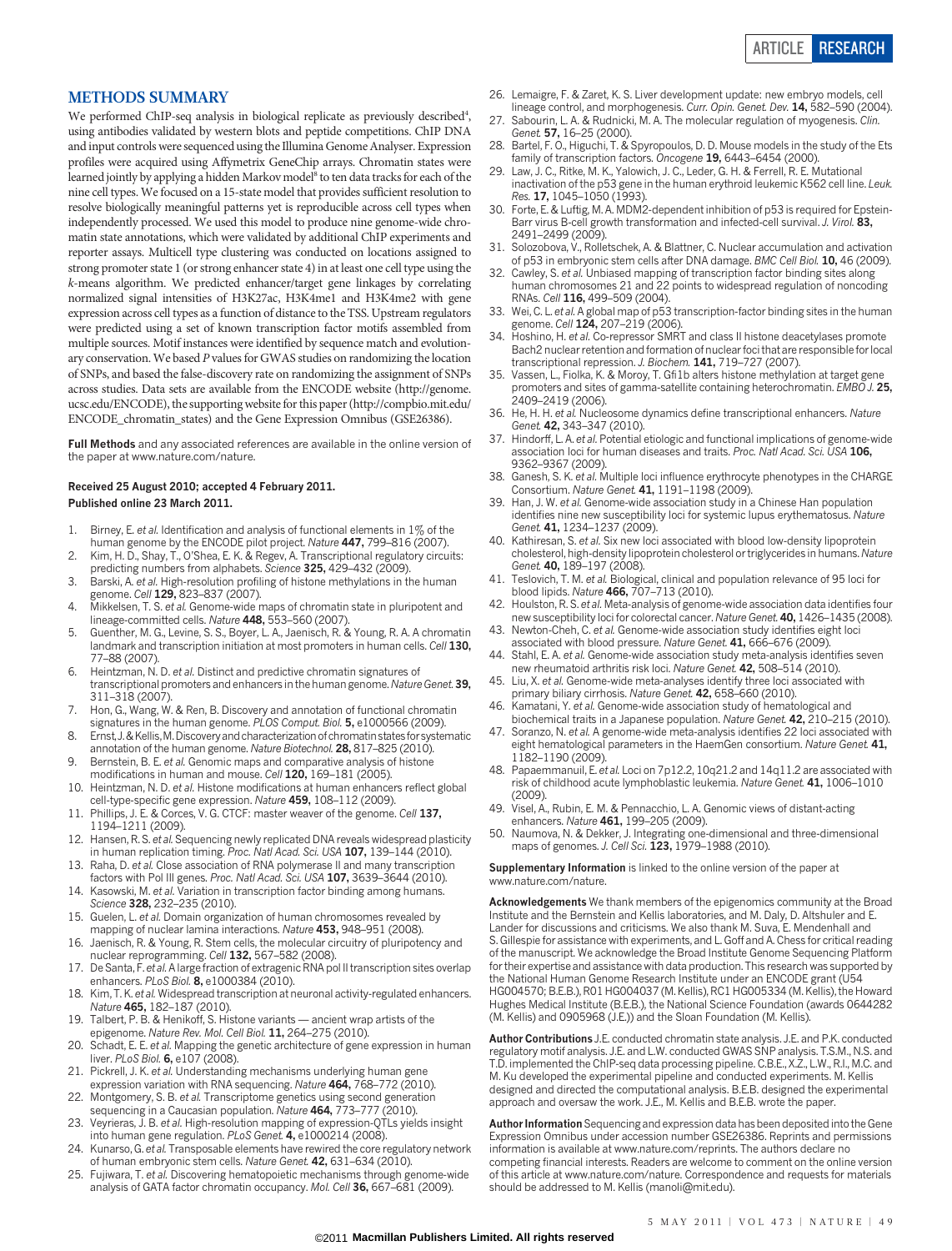# METHODS

Cell culture. Human H1 ES cells were cultured in TeSR media<sup>51</sup> on Matrigel by Cellular Dynamics International. Cells were split with dispase and collected at a passage number between 30 and 40. Before collection, cells were karyotyped and stained for Oct4 to confirm pluripotency. K562 erythrocytic leukaemia cells (ATCC CCL-243, lot no. 4607240) were grown in suspension in RPMI medium (HyClone SH30022.02) with 10% fetal bovine serum (FBS) and 1% Antibiotic-Antimycotic (GIBCO 15240-062). Cell density was maintained at between  $3 \times 10^5$  and  $7 \times 10^5$  cells ml<sup>-1</sup>. GM12878 B-lymphoblastoid cells (Coriell Cell Repositories, 'expansion A') were grown in suspension in RPMI 1640 medium with 15% FBS (not heat inactivated), 2 mM L-glutamine and 1% penicillin/streptomycin. Cells were seeded at a concentration of  $\sim$ 2  $\times$  10<sup>5</sup> viable cells ml<sup>-1</sup> with minimal disruption, and maintained at between  $3\times 10^5$  and  $7\times 10^5$  cells ml<sup>-1</sup>. HepG2 hepatocellular carcinoma cells (ATCC HB-8065, lot no. 4968519) were cultured in DMEM (HyClone SH30022.02) with 10% FBS and 1% penicillin/ streptomycin. Cells were trypsinized, resuspended to single-cell suspension, split to a confluence of between 15 and 20% and then collected at  $\sim$ 75% confluence. NHEK normal human epidermal keratinocytes isolated from skin (Lonza CC-2501, lot no. 4F1155J, passage 1) were grown in keratinocyte basal medium 2 (KGM-2 BulletKit, Lonza) supplemented with BPE, hEGF, hydrocortisone, GA-1000, transferrin, epinephrine and insulin. Cells were seeded at the recommended density (3,500 cells  $\text{cm}^{-2}$ ), subjected to two or three passages on polystyrene tissue culture plates and collected at a confluence of 70 to 80%. HSMM primary human skeletal muscle myoblasts (Lonza CC-2580, lot no. 6F4444, passage 2) were cultured in Smooth Muscle Growth Medium 2 (SkGM-2 BulletKit, Lonza) supplemented with rhEGF, dexamethasone, L-glutamine, FBS and GA-1000. Cells were seeded at the recommended density  $(3,500 \text{ cells cm}^{-2})$ , subjected to two or three passages and collected at a confluence of 50 to 70%. NHLF primary normal human lung fibroblasts (Lonza CC-2512, lot no. 4F0758, passage 2) were grown in Fibroblast Cell Basal Medium 2 (FGM-2 BulletKit, Lonza) supplemented with hFGF- $\beta$ , insulin, FBS and GA-100. Cells were seeded at the recommended density (2,500 cells cm<sup>-2</sup>), subjected to two or three passages and collected at an approximate confluence of 80%. HUVEC primary human umbilical vein endothelial cells (Lonza CC-2517, lot no. 7F3239, passage 1) were grown in endothelial basal medium 2 (EGM-2 BulletKit, Lonza) supplemented with hFGF- $\beta$ , hydrocortisone, VEGF, R3-IGF-1, ascorbic acid, heparin, FBS, hEGF and GA-1000. Cells were seeded at the recommended density (2,500–5,000 cells  $cm^{-2}$ ), subjected to two or three passages and collected at a confluence of 70 to 80%. HMEC primary human mammary epithelial cells from mammary reduction tissue (Lonza CC-2551, passage 7) were grown in mammary epithelia basal medium (MEGM BulletKit, Lonza) supplemented with hEGF- $\beta$ , hydrocortisone, BPE, GA-1000 and insulin. Cells were seeded at the recommended density  $(2,500 \text{ cells cm}^{-2})$ , subjected to two or three passages and collected at 60 to 80% confluence.

Antibodies. ChIP assays were performed using the following antibody reagents: H3K4me1 (Abcam ab8895, lot 38311/659352), H3K4me2 (Abcam ab7766, lot 56293), H3K4me3 (Abcam ab8580, lot 331024; Milipore 04-473, lot DAM1623866), H3K9ac (Abcam ab44441, lot 455103/550799), H3K27ac (Abcam ab4729, lot 31456), H3K36me3 (Abcam ab9050, lot 136353), H4K20me1 (Abcam ab9051, lot 104513/519198), H3K27me3 (Millipore 07- 449, lot DAM1387952/DAM1514011), CTCF (Millipore 07-729, lot 1350637), H3K9me3 (Abcam ab8898, lot 484088), H2A.Z (Millipore 07-594, lot DAM1504736) and RNAPII N terminus (Santa Cruz sc-899X, lot H0510). All antibody lots were extensively validated for specificity and efficacy in ChIP-seq. Western blots were used to confirm specific recognition of histone protein (or CTCF). Dot plots performed using arrayed histone tail peptides representing various modification states were used to confirm specificity for the appropriate modification. ChIP-seq assays performed on a common cell reagent were used to confirm consistency between different lots of the same antibody.

Chromatin immunoprecipitation. Cells were harvested by crosslinking with 1% formaldehyde in cell culture medium for 10 min at 37 °C. After quenching with the addition of 125 mM glycine for 5 min at 37  $^{\circ}$ C, the cells were washed twice with cold PBS containing protease inhibitor (Roche). After aspiration of all liquid, pellets consisting of  $\sim$  10<sup>7</sup> cells were flash frozen and stored at  $-80$  °C. Fixed cells were thawed and sonicated to obtain chromatin fragments of  $\sim$ 200 to 700 bp using a Bioruptor (Diagenode). Immunoprecipitation was performed as previously described, retaining a fraction of input 'whole-cell extract' as a control<sup>4</sup>. Briefly, sonicated chromatin was diluted tenfold and incubated with  $\sim$  5 µg antibody overnight. Antibody–chromatin complexes were pulled-down using protein A sepharose, washed and then eluted. After crosslink reversal and proteinase K treatment, immunoprecipitated DNA was extracted with phenol, precipitated in ethanol and treated with RNase. ChIP DNA was quantified by fluorometry using the Qubit assay (Invitrogen).

Next-generation sequencing. For each ChIP or control sample,  $\sim$  5 ng of DNA was used to generate a standard Illumina sequencing library. Briefly, DNA fragments were end-repaired using the End-It DNA End-Repair Kit (Epicentre), extended with a 3' 'A' base using Klenow (3'  $\rightarrow$  5' exo-, 0.3 U  $\mu$ l<sup>-1</sup>, NEB), ligated to standard Illumina adapters (75 bp with a 'T' overhang) using DNA ligase  $(0.05 \text{ U }\mu\text{L}^{-1}$ , NEB), gel-purified on 2% agarose, retaining products between 275 and 700 bp, and subjected to 18 PCR cycles. These libraries were quantified by fluorometry and evaluated by quantitative PCR or a multiplexed-digitalhybridization-based analysis<sup>52</sup> (NanoString nCounter) to confirm representation and specific enrichment of DNA species. Libraries were sequenced in one or two lanes on the Illumina Genome Analyser using standard procedures for cluster amplification and sequencing by synthesis.

Expression profiling. Cytosolic RNA was isolated using RNeasy Columns (Qiagen) from the same cell lots as above. Gene expression profiles were acquired using Affymetrix GeneChip arrays. The data were normalized using the GenePattern expression data analysis package<sup>53</sup>. CEL files were processed by RMA, quantile normalization and background correction. Two replicate expression data sets for each cell type were averaged and log<sub>2</sub>-transformed. Gene-level normalization across cell types was computed by mean normalization.

Primary processing of sequencing reads. ChIP-seq reads were aligned to human genome build HG18 with MAQ [\(http://maq.sourceforge.net/maq-man.shtml](http://maq.sourceforge.net/maq-man.shtml)) using default parameters. All reads were truncated to 36 bases before alignment. Signal density maps for visualization were derived by extending sequencing reads by 200 bp in the 3' direction (the estimated median size of ChIP fragments), and then counting the total number of overlapping reads at 25-bp intervals. Replicate ChIP-seq experiments were verified by comparing enriched intervals as previously described<sup>4</sup>, and were then combined into a single data set. For the hidden Markov model (HMM), density maps were derived by extending sequencing reads by 200 bp in the 3' direction and then assigning them to a single 200-bp window based on the midpoint of the extended read. These maps were then binarized at 200-bp resolution on the basis of a Poisson background model using a threshold of  $10^{-7}$ .

Joint learning of HMM states across cell types. To handle data from the nine cell types, we concatenated their genomes to create an extended virtual genome that we used to train the HMM. We applied the model to ten tracks corresponding to the different chromatin marks and input using a multivariate HMM as previously described<sup>8</sup>. Here we used a Euclidean distance for determining initial parameters for the nested initialization step. After the HMM had learned and evaluated a set of roughly nested models, considering up to 25 states, we focused on a 15-state model that provides sufficient resolution to resolve biologically meaningful chromatin patterns and yet is highly reproducible across cell types when independently processed (Supplementary Fig. 7). We used this model to compute the probability that each location is in a given state, and then assigned each 200-bp interval to its most likely state for each cell type. Even though our model focuses on presence/absence frequencies of marks, we found that our states also capture signal intensity differences between high-frequency and low-frequency marks (Supplementary Fig. 9).

Enrichment analysis. For each state, enrichments for different annotations were computed at 200-bp resolution with the exception of conservation, which was computed at nucleotide resolution. We used annotations obtained through the UCSC Genome Browser<sup>54</sup> for RefSeq TSSs and transcribed regions<sup>55</sup>, PhastCons<sup>56</sup>, DNase-seq for K562 cells<sup>12</sup>, c-Myc ChIP-seq for K562 cells<sup>13</sup>, NF-kB ChIP-seq for  $GM12878^{14}$ , Oct4 in ESCs<sup>24</sup> and nuclear lamina<sup>15</sup>. Gene functional group enrichments were determined using STEM<sup>57</sup> and biological process annotations in the Gene Ontology database<sup>58</sup>. P values were calculated on the basis of the hypergeometric distribution and corrected for multiple testing using Bonferroni correction. Comparing chromatin state assignments between cell types. For each pair of cell types, the chromatin state assignments at each genomic position were compared. We calculated the frequency with which each pair of states occurred, and normalized this against the expected frequency based on the amount of genome covered by each state. The fold enrichments in Fig. 2a reflect an aggregation across all 72 possible pairs of cell types.

Pairwise promoter clustering. Promoters for RefSeq genes were clustered on the basis of the most likely chromatin state assignment across a 2-kb region centred on the TSS. Clustering was performed jointly across GM12878 and HSMM, and was restricted to genes with corresponding Affymetrix expression. Briefly, each promoter was treated as a 330-element binary vector in which each component corresponded to a position along the promoter, cell type and state. Clustering was performed on these vectors using the k-means algorithm in MATLAB. Gene expression values were calculated on the basis of the corresponding Affymetrix probe set closest to the TSS.

Multicell type promoter and enhancer clustering. Promoter state clustering was performed for all 200-bp intervals assigned to the strong promoter state (state 1)